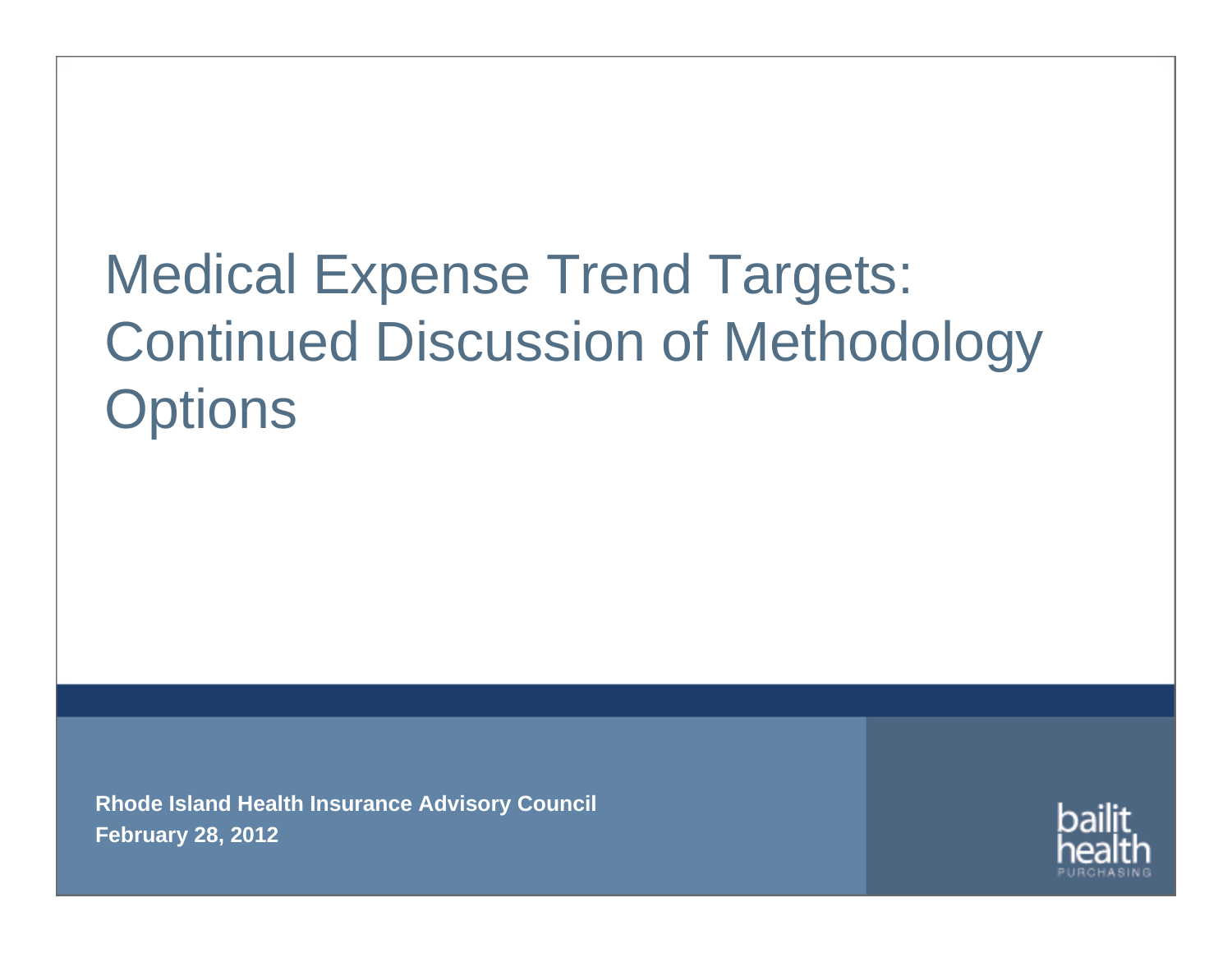#### Presentation Outline

- 1. Responses to five information requests and questions posed during the 1-17-12 Council meeting
- 2. Continued discussion of eight medical expense trend target methodology considerations

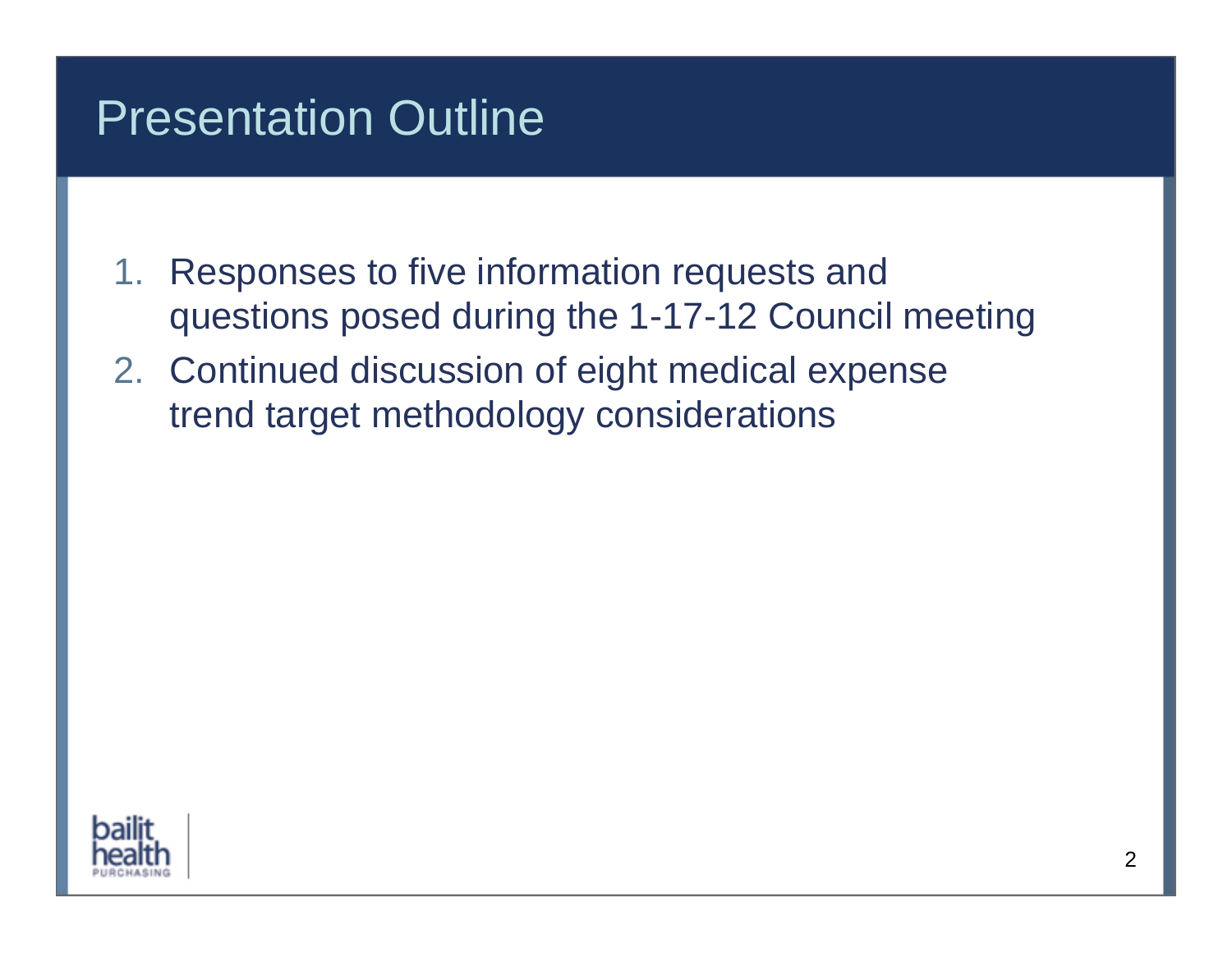## Five Information Requests and Questions Posed During the 1-17-12 Council Meeting

- 1. What does the Producer Price Index (PPI) look like for health care, and how does it compare historically to the common PPI?
- 2. How do the Medical Care CPI and the All Item CPI less Medical Care compare historically to other CPIs?
- 3. Why is the medical component of the CPI only 7% if Health Care is 20% of the economy?
- 4. Is there a Rhode Island CPI?
- 5. How have Rhode Island health insurer medical expense trend rates compared to national medical expense trend rates?

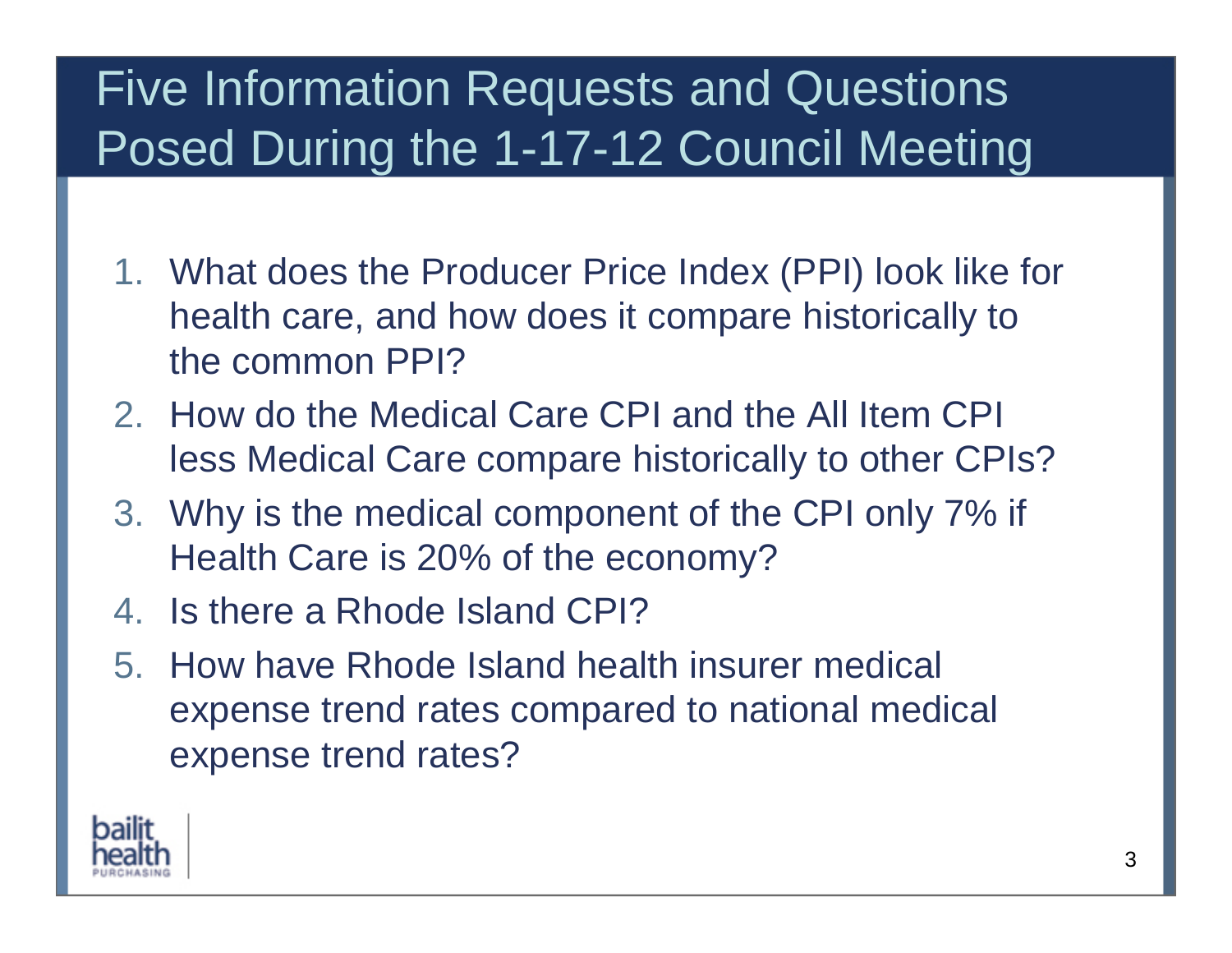#### Producer Price Indices - Background

- I. PPI – Finished goods less food and energy, is the most commonly referenced data series. As with the CPI, it removes the more volatile food and energy segments
- PPI Direct Health and Medical Insurance Carriers
	- The indexes for this industry measure the change in the total premium (employee and employer contribution) paid to the insurer plus the return on the invested portion of the premium.
	- See additional detail on the slide that follows.
- Г PPI - Selected Health Care Industries
	- This index is a net output aggregate index for all the health care services that are currently priced in the PPI. This index represents the net output of the NAICS 621 (Ambulatory Health Care Services), 622 (Hospitals), and 623 (Nursing Homes) sub-sectors covered by the PPI and was first calculated in 2007..

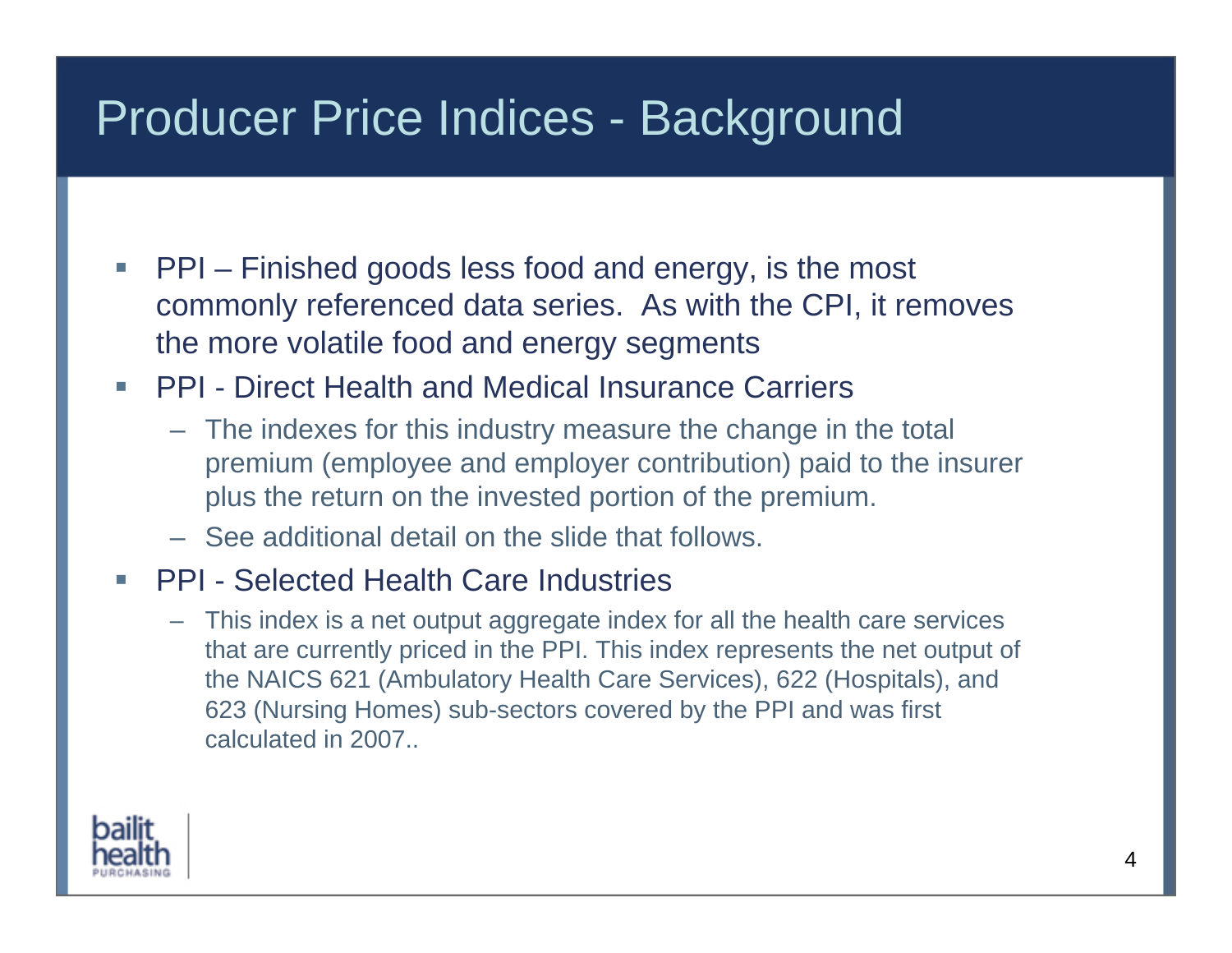#### PPI - Direct Health and Medical Insurance Carriers - Background

- The indexes for this industry measure the change in the total premium (employee and employer contribution) paid to the insurer plus the return on the invested portion of the premium.
- To track price movement for the selected policy, insurance companies participating in the survey are presented with two options.
	- Option1: Companies are asked to estimate a premium for a "frozen" policy. An actual policy is selected, and the price-determining characteristics are held constant when the policy is priced each year on its anniversary or renewal date. The companies estimate the premium using current charges applied to the characteristics of this policy.
	- Option 2: Companies follow the selected policy over time. They are asked to provide the actual premium charged to the policyholder and to identify any modifications to the policy each year on the anniversary, or renewal, date. Any changes in benefits over time must be factored out so that index movements reflect only changes in price and not any additional benefits. To maintain constant quality, the companies must be able to provide the value of the risk change associated with any change to the policy characteristics.

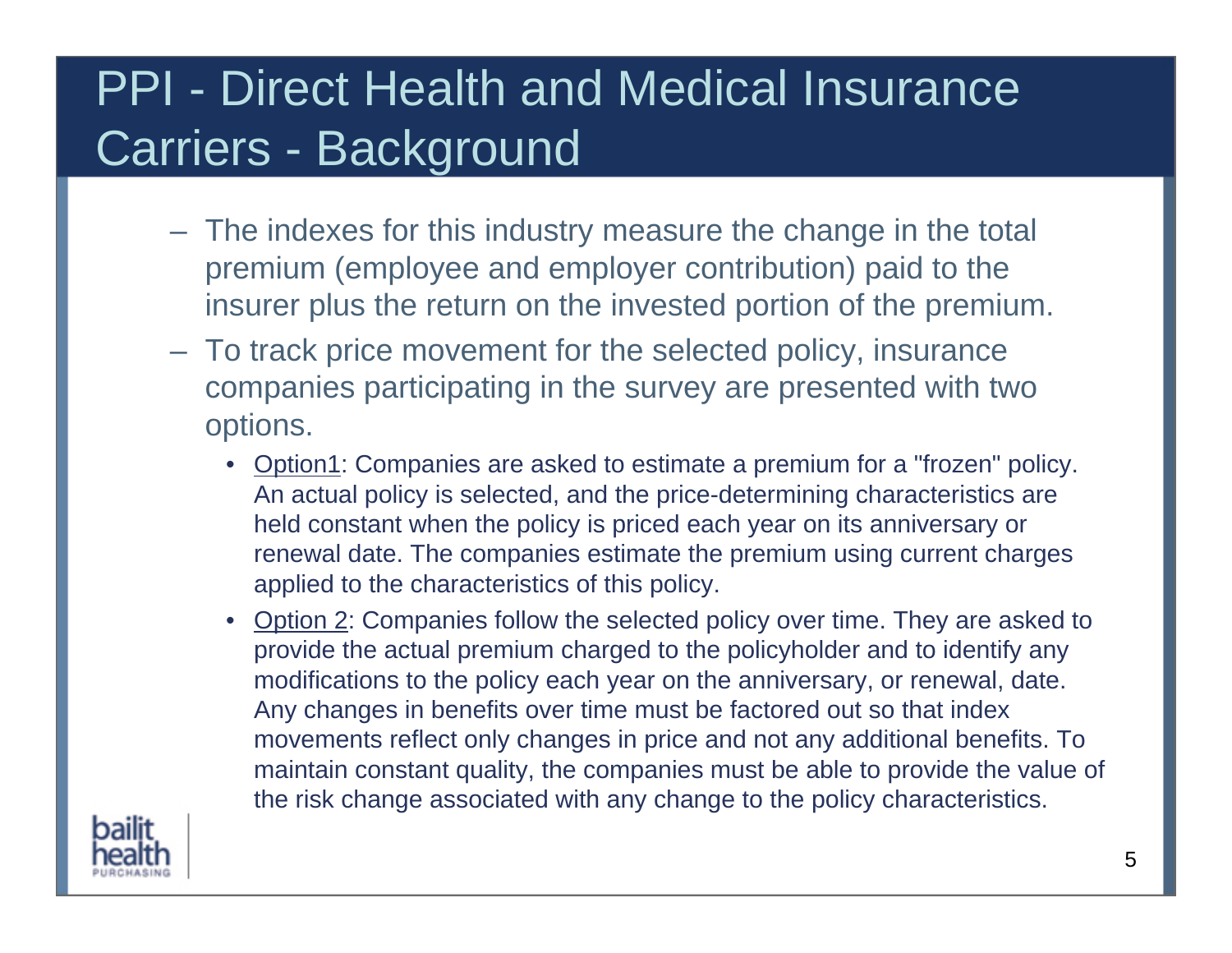#### Select PPI Indices Over Time



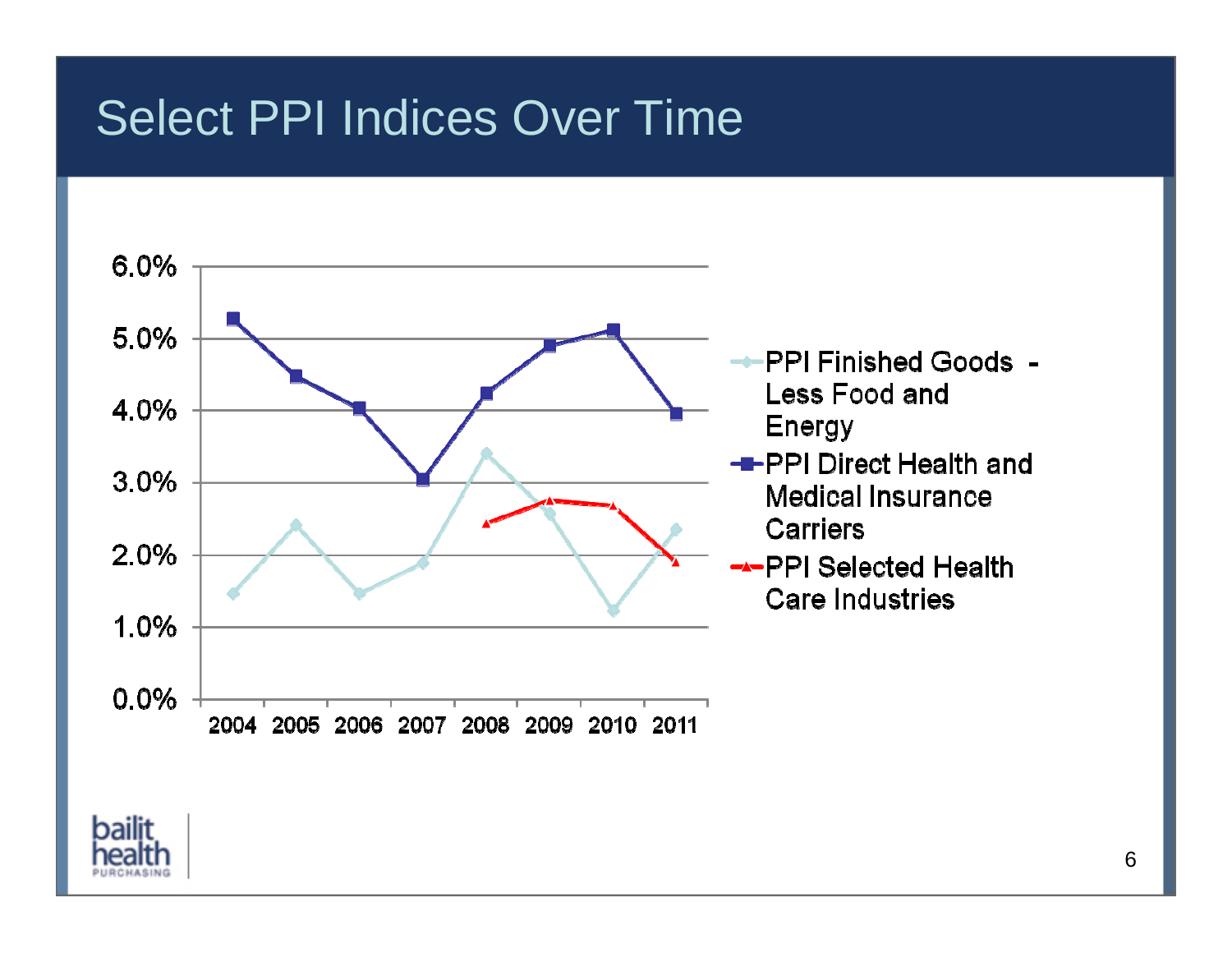## CPI Comparisons: Excluding Medical Care and Medical Care Only



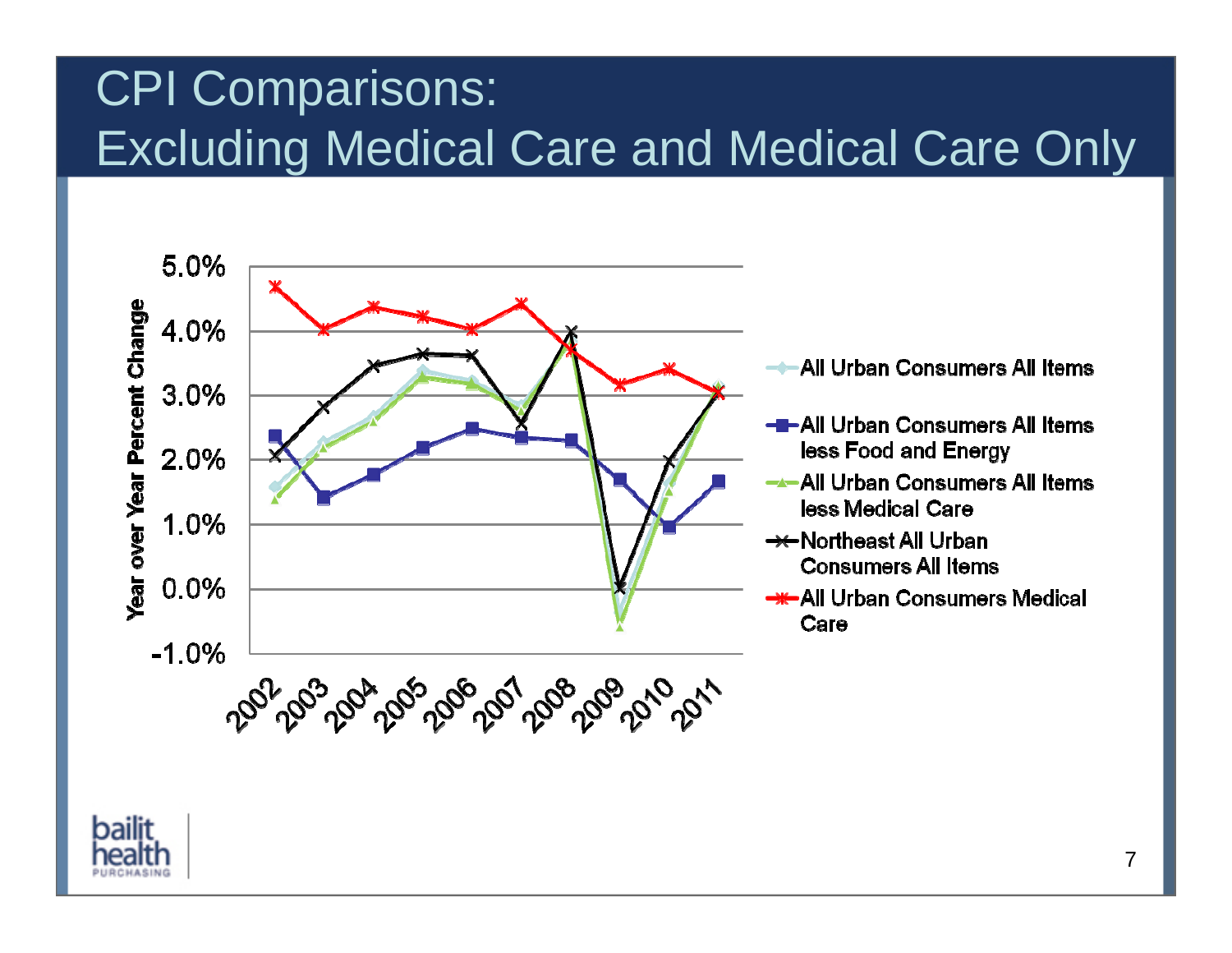#### CPI Question: Why is the Medical Component of the CPI only 7% if Health Care is 20% of the Economy?

- $\Box$  CPI includes only consumers' out-of-pocket expenditures - and excludes employer-funded expenditures
- $\mathcal{L}_{\mathcal{A}}$  BLS reassigns most health care spending to the other medical categories (such as hospitals) that are paid for by insurance.

Source: Bureau of Labor Statistics

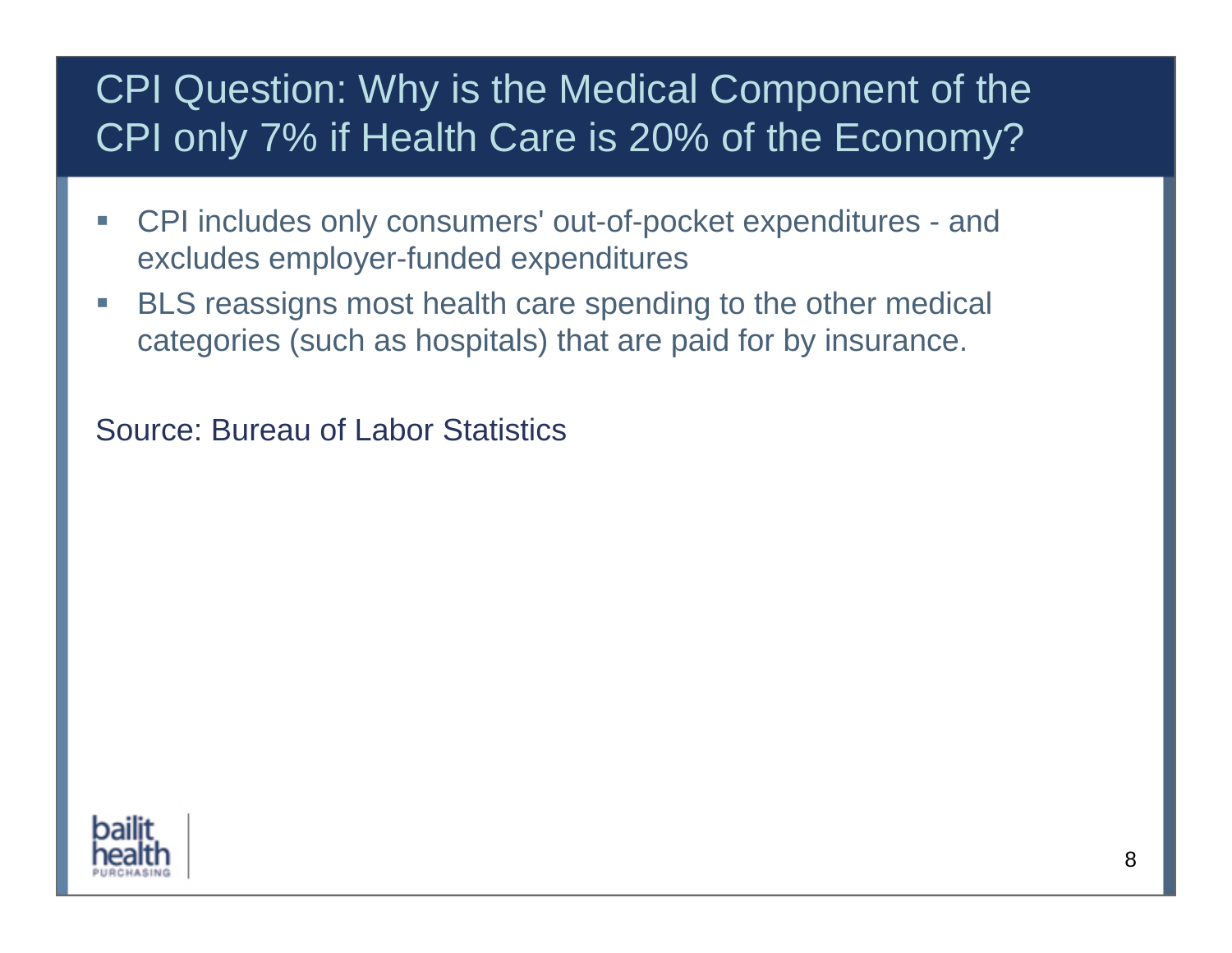#### Is There a Rhode Island CPI?

- I. The US Bureau of Labor Statistics does not calculate a CPI specifically for Rhode Island.
- $\mathcal{L}_{\mathcal{A}}$  The BLS puts out a *Northeast Region CPI* that includes Connecticut, Maine, Massachusetts, New Hampshire, New Jersey, New York, Pennsylvania, Rhode Island, and Vermont
- $\Box$  The BLS also puts out a *Boston-Brockton-Nashua, Mass.-NH-Maine-CT. CPI* comprised of Essex, Middlesex, Norfolk, Plymouth and Suffolk Counties and parts of Bristol, Hampden, and Worcester Counties (MA); parts of Hillsborough, Merrimack, Rockingham, and Strafford Counties (NH); part of York County (ME); and part of Windham County (CT).

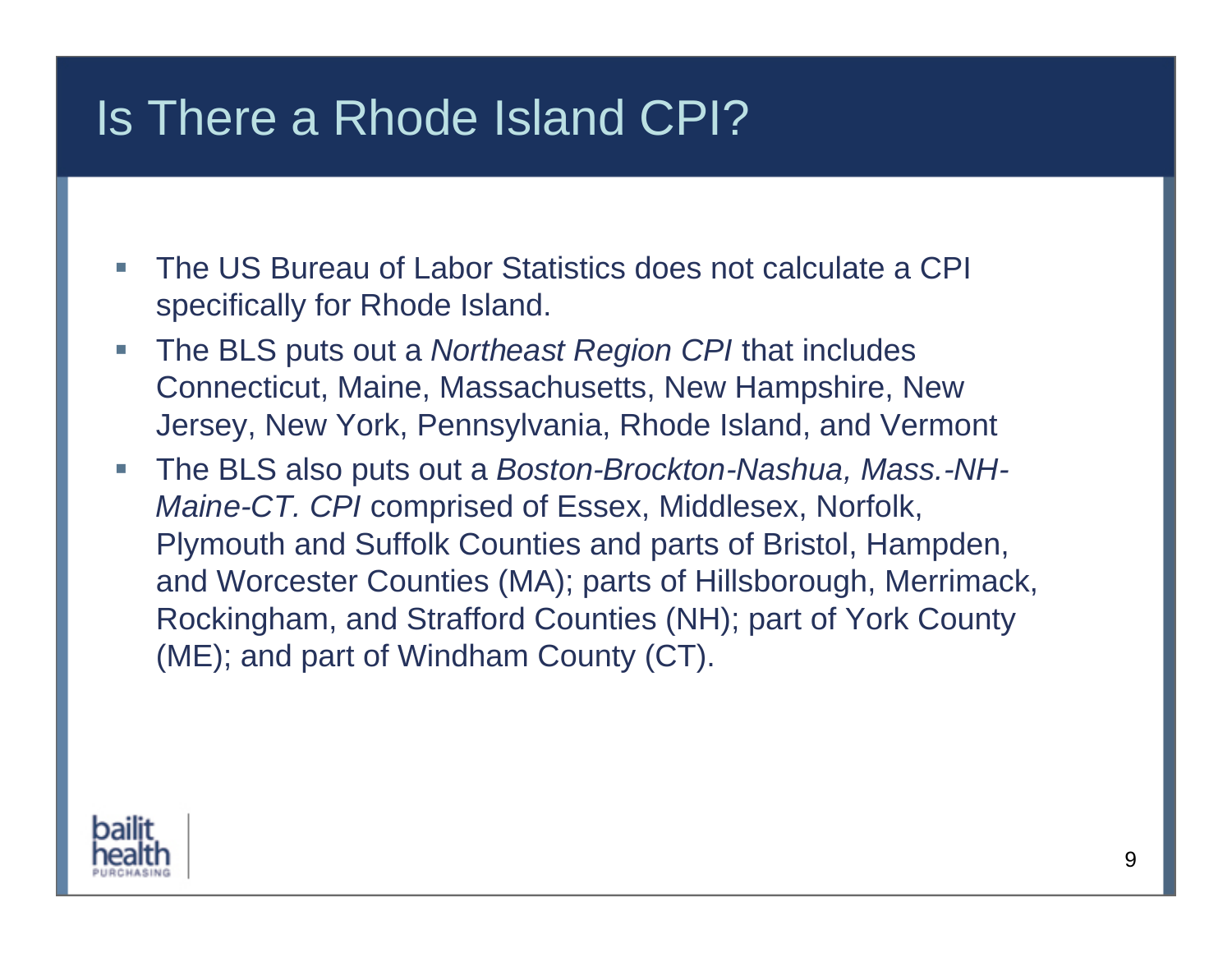## RI Medical Expense Trend Compared with National Medical Expense Trend

- Г The requested and approved large group and small group aggregate medical expense trend in Rhode Island for UHC of New England and BCBSRI are shown on the slides that follow.
- The national medical expense trend displayed in the graphs that follow comes from PriceWaterhouseCoopers (PwC) Health Research Institute reports of May 2010 and May 2011. These data are being used as an estimate of national medical expense trend.
	- This research is based on PwC's employer survey of 1,700 employers from 30 industries as well as interviews with hospital executives and health insurance actuaries

<http://www.pwc.com/us/en/health-industries/publications/behind-the-numbers-medical-cost-trends-2012.jhtml> [http://pwchealth.com/cgi-local/hregister.cgi?link=reg/Behind\\_the\\_numbers\\_Medical\\_cost\\_trends\\_for\\_2011.pdf](http://pwchealth.com/cgi-local/hregister.cgi?link=reg/Behind_the_numbers_Medical_cost_trends_for_2011.pdf)

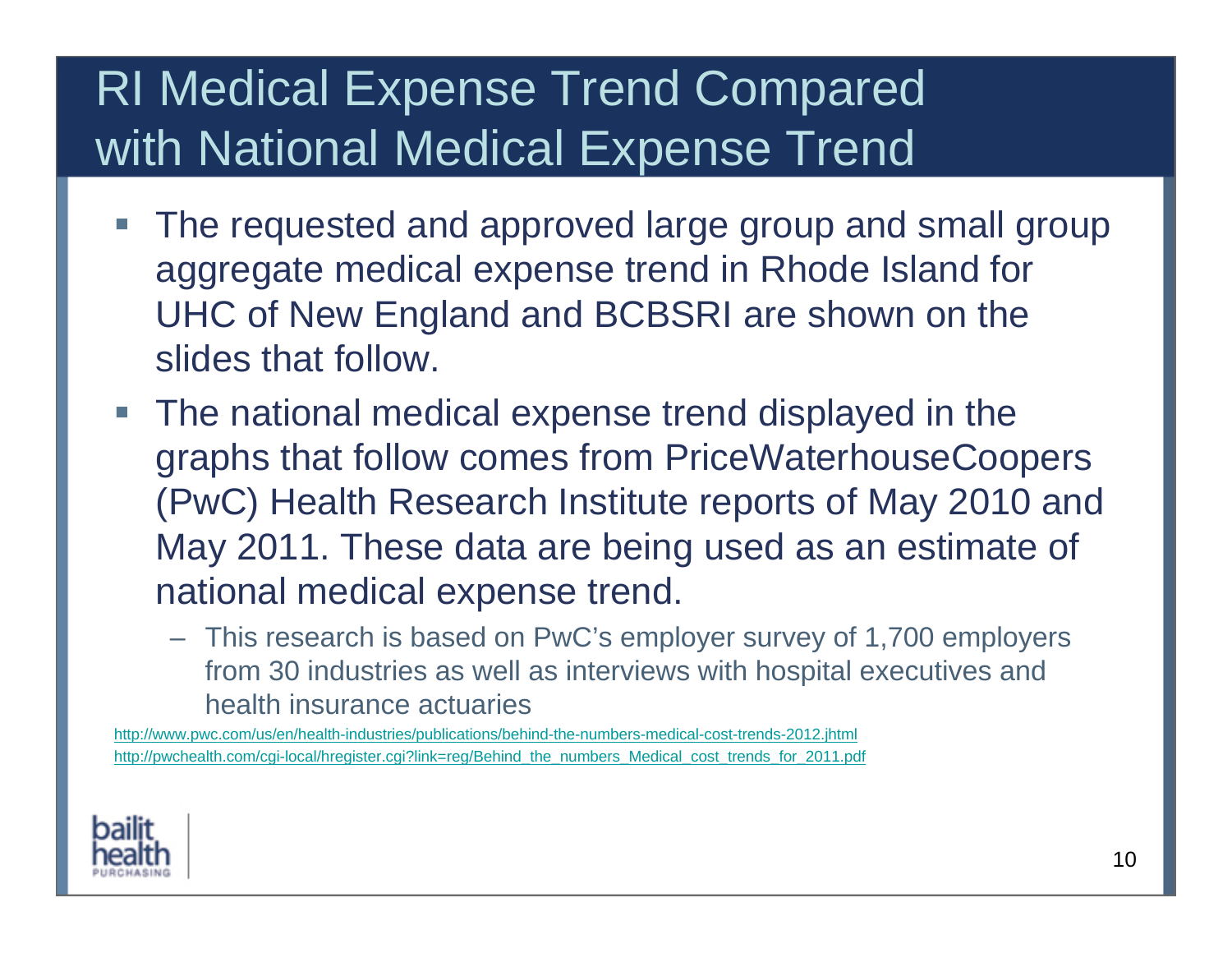#### RI Small Group Medical Expense Trend Compared with PWC Medical Cost Trend



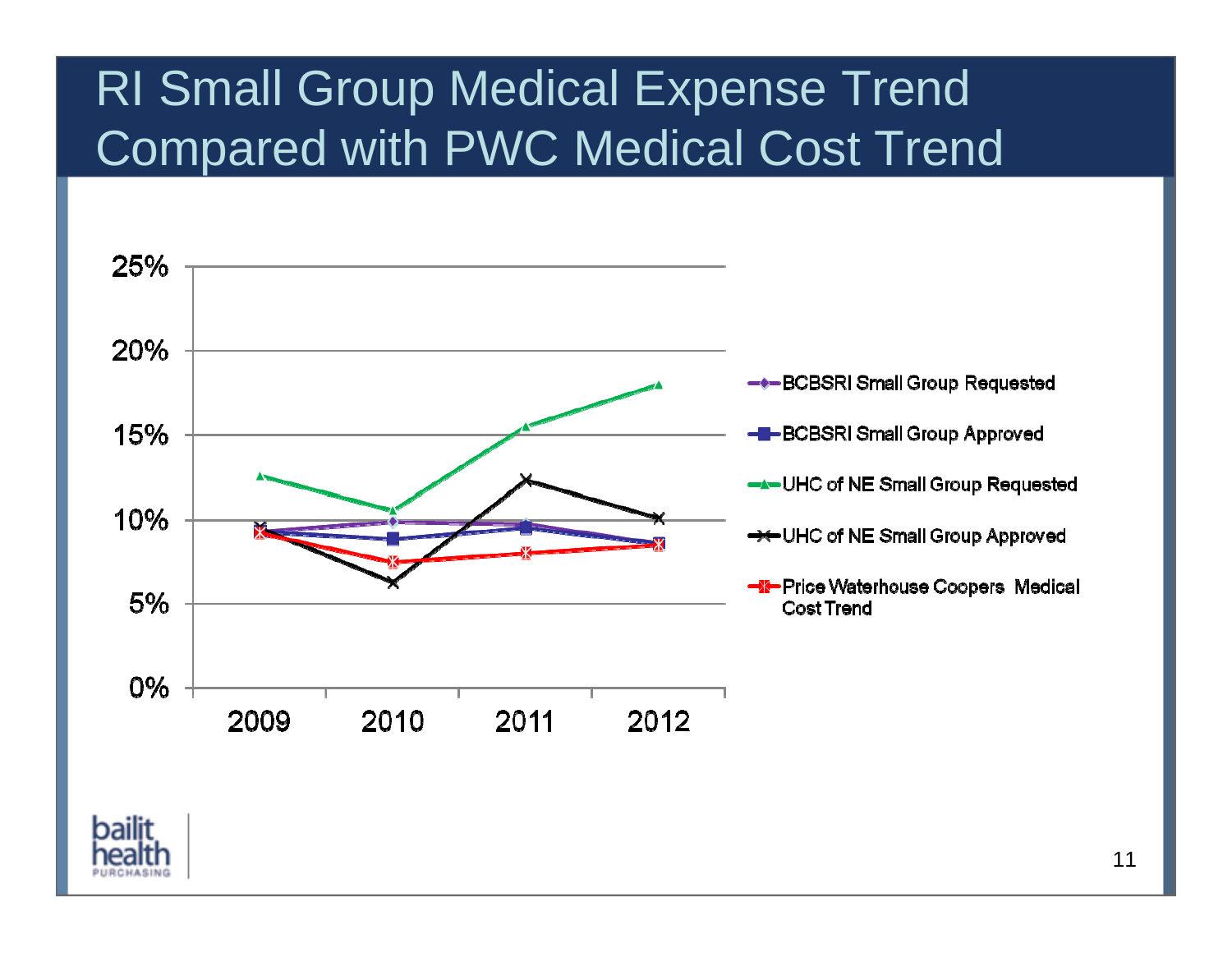#### RI Large Group Medical Expense Trend Compared with PWC Medical Cost Trend



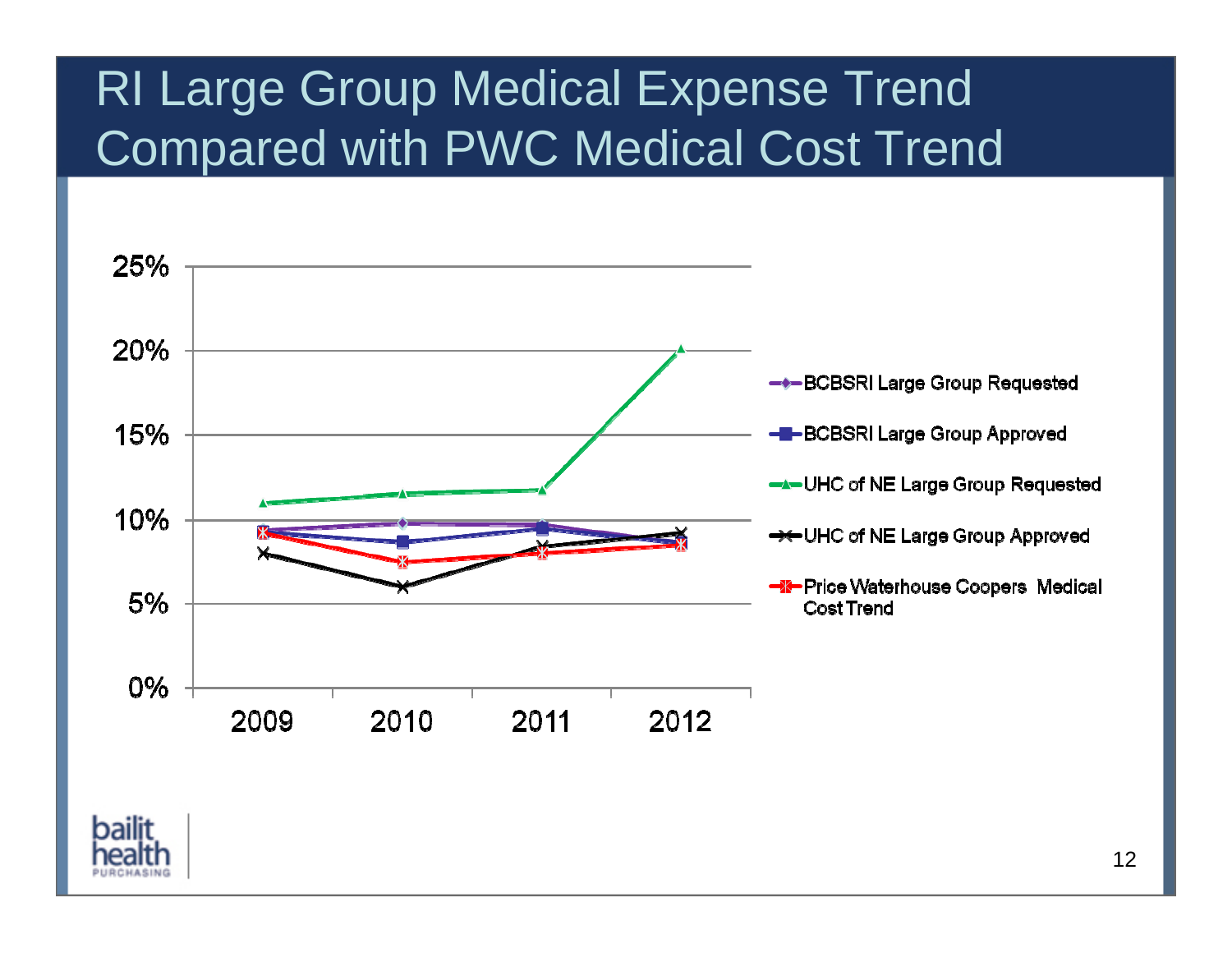#### Eight Methodology Considerations

- 1. What is our objective for the target?
- 2. What should be the nature of the target?
- 3. How should the target be set?
- 4. Is the target a goal or a requirement?
- 5. What are implications if an insurer proposes a rate that exceeds the target?
- 6. What state resources (e.g., data, staff) are needed to successfully implement the approach?
- 7. What help (if any) will insurers need to meet the targets?
- 8. What are the risks to each approach for setting the target (e.g., medical expense reported as admin expense), and what steps might be taken to mitigate them?

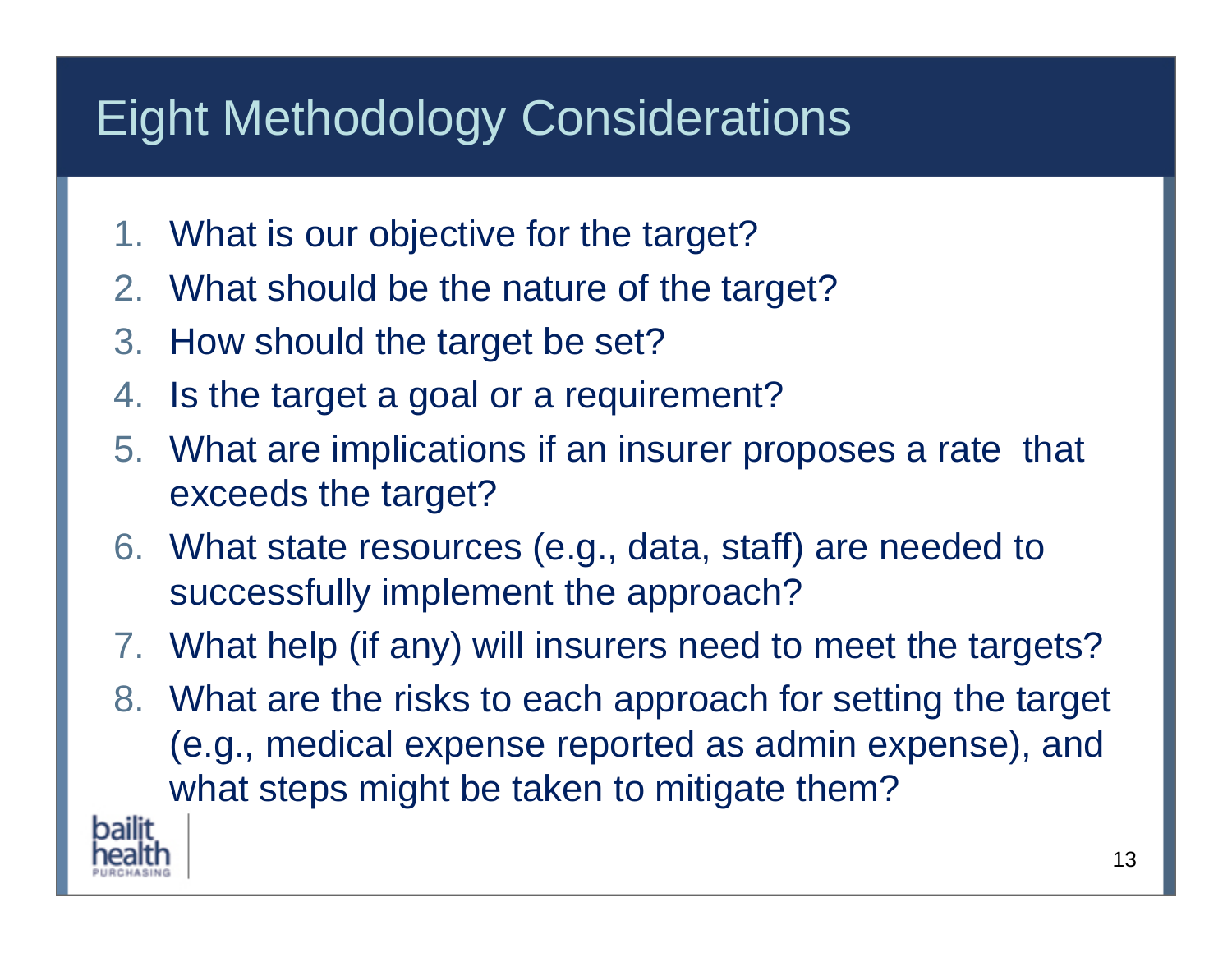#### 1. What is the objective for the target?

- **1-17-12 meeting minutes: "The Council agreed that** the target should both define (or at least outline) an affordable rate of increase (does not define affordable and does not necessarily accept all current costs) and force more serious actions by insurers and providers to change price and utilization patterns to achieve that target."
- $\mathbb{R}^3$  Is the Council comfortable with this objective statement?
	- Does "affordable" need to be defined, or should this be left to OHIC to define?

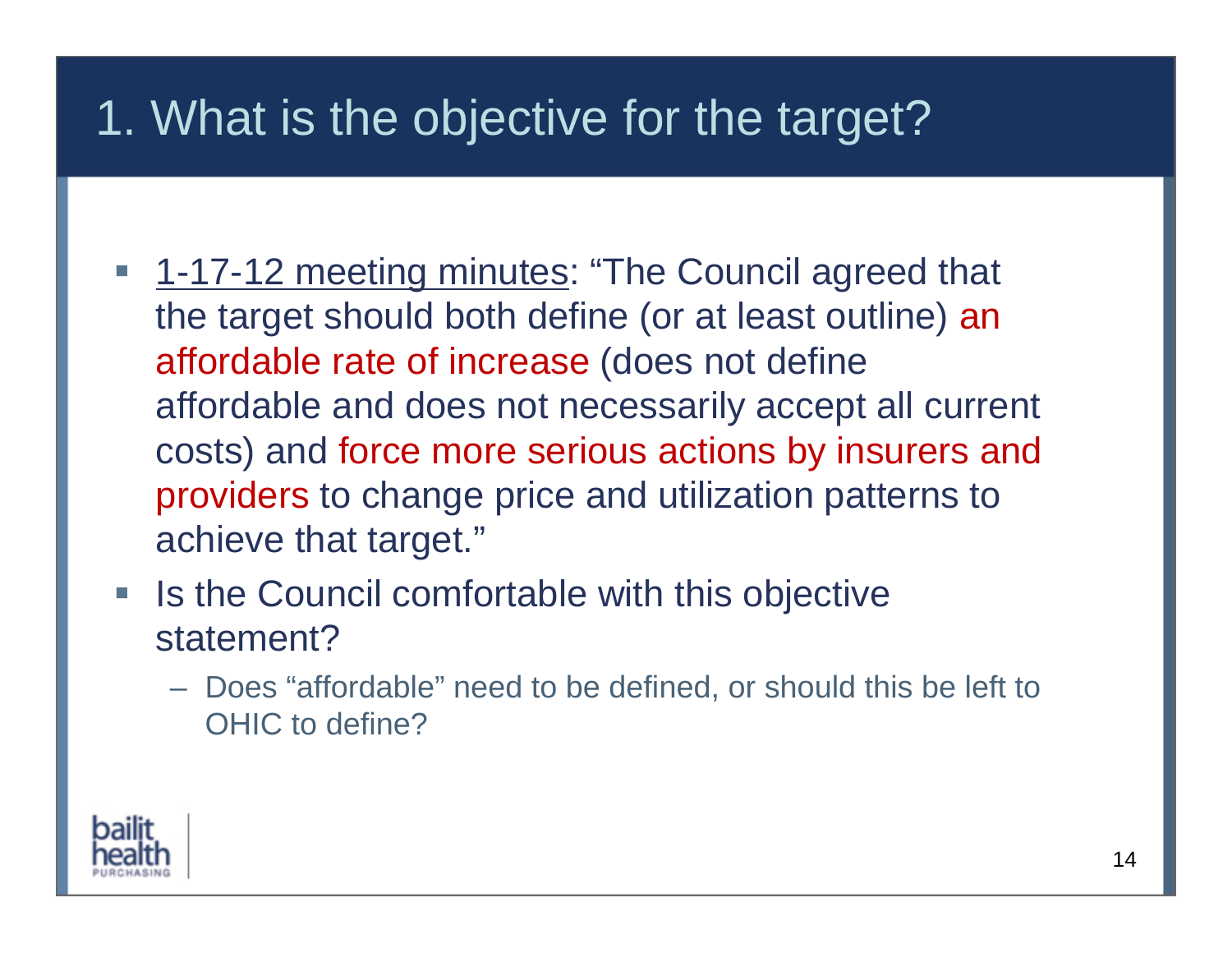## Options for defining "affordable rate of increase"

- Г Affordable definition options presented during the 1-17-12 meeting:
	- Wages
	- Economic production
	- Prices
		- Medical prices?
		- Non-medical prices?
		- Producer prices?
		- Consumer prices?

Г Governor Patrick (MA) as quoted on NPR on 2-14-12:

– "I think we need legislation [so] that we don't continue to have increases above *the rate of growth in the economy*."

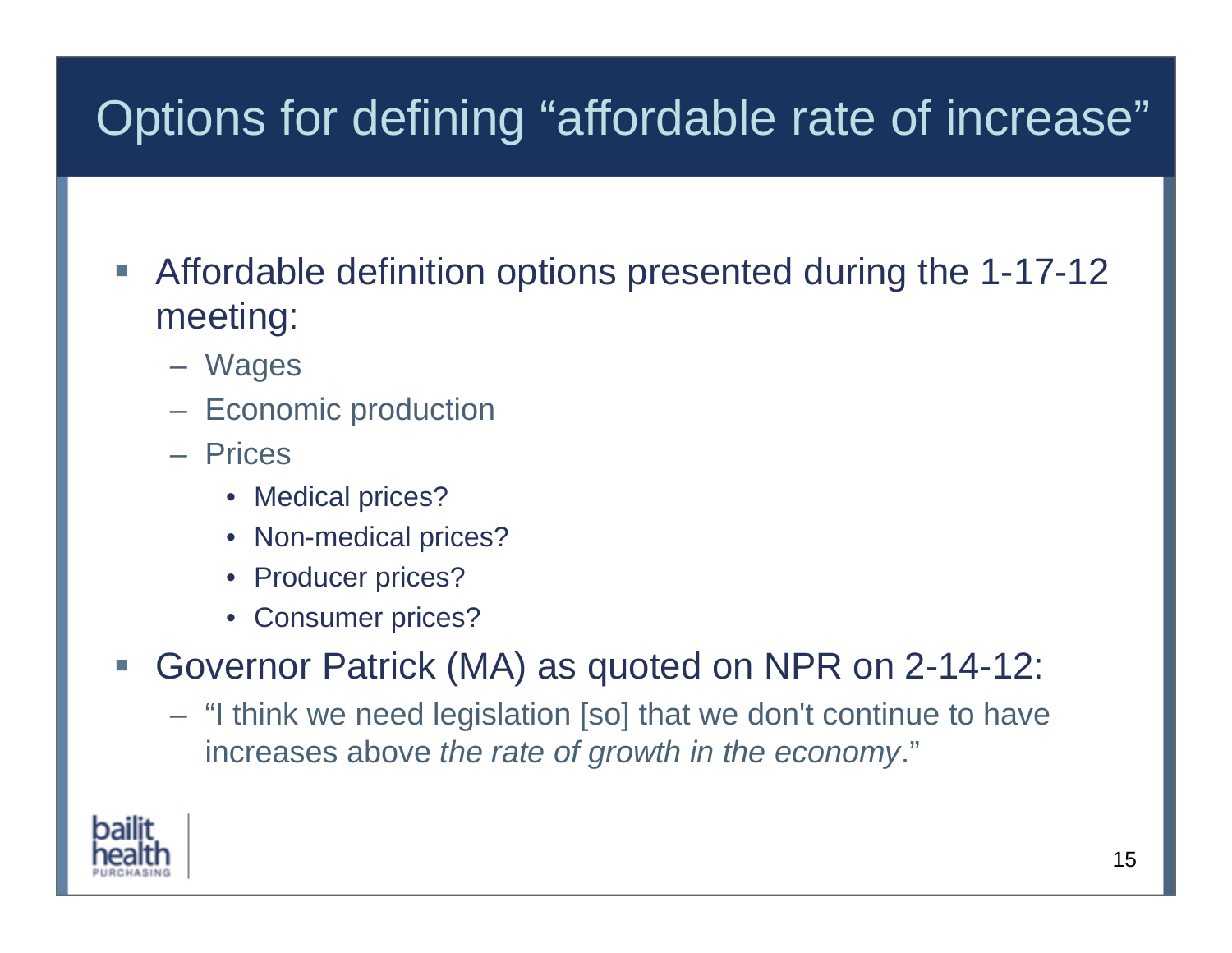#### 2. What should be the nature of the target?

- **The Council has recommended that the target be a** projected medical expense trend that:
	- is insurer-specific
	- is business line-specific

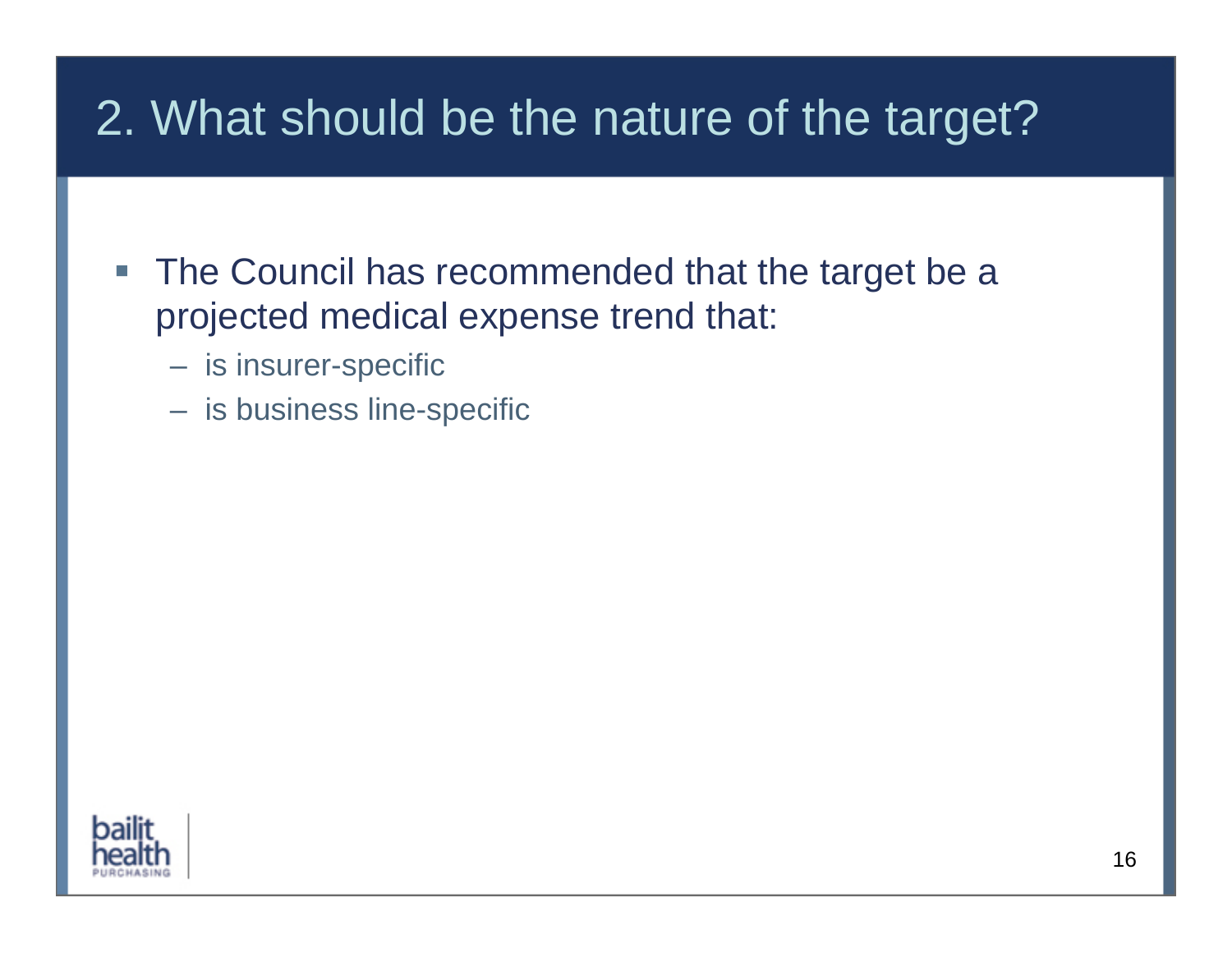- **The Council reviewed several index and forecast options** during the 1-17-12 meeting.
- $\mathcal{L}_{\mathcal{A}}$  Other options were presented earlier during the 2-28-12 meeting.
- For the purpose of advancing the Council's work, I put forth the following recommendation as a straw proposal for discussion.

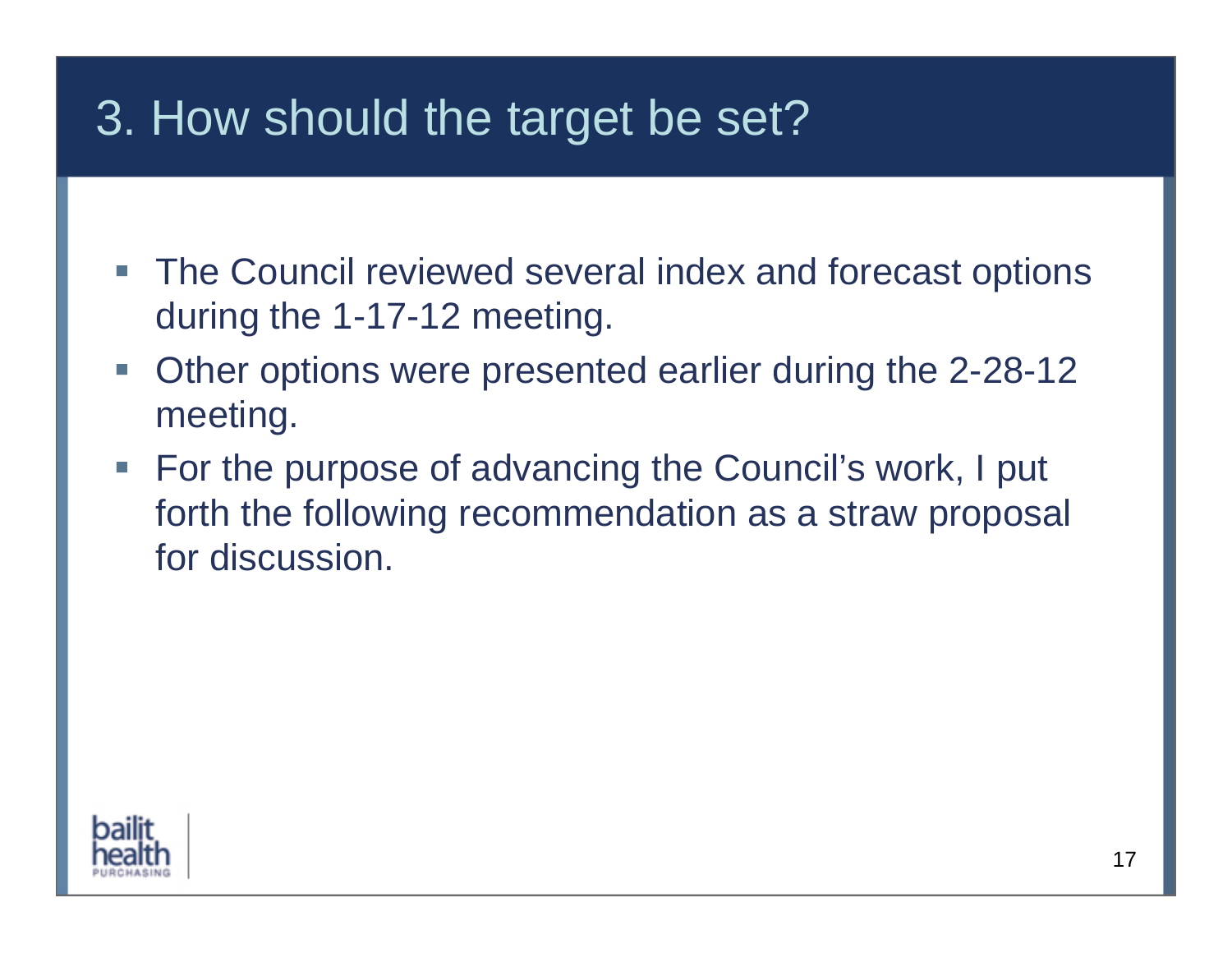#### 1. Use an index.

- Indices are rigorously and independently calculated and reported with regularity. State-based forecasting would be complex, resource-intensive and prone to error.
- 2. Use the All Urban Consumers All Items less Food and Energy CPI.
	- The CPI represents consumer prices and thus will make more intuitive sense for rate payers than the PPI.
	- This version of the CPI is far less volatile than other versions.
	- While this version includes medical prices, analysis shows that exclusion of medical prices from the CPI has no meaningful impact.

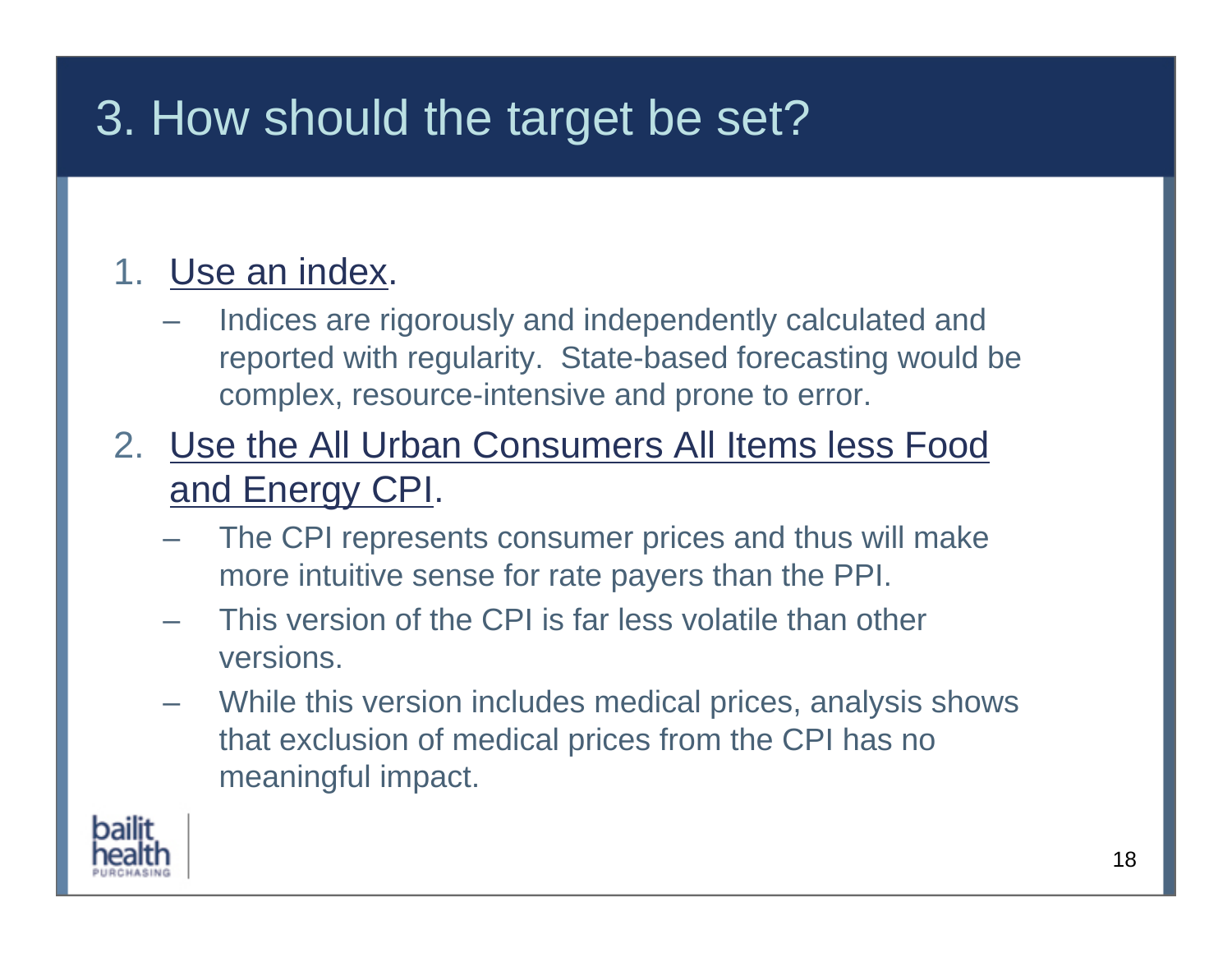- 3. Allow for possible base and reserve adjustments to the medical expense trend target.
	- The Council has expressed concern that base premium rates be considered, relative to one another and to external benchmarks. Otherwise, high base costs could be "baked in" to future premiums.
	- Particularly high or low reserve levels should inform medical expense targets for individual insurers.
	- Flexibility for OHIC is important because the assessment of base rate levels and of reserves does not lend itself to a simple computation, but rather demands an expert, individual insurer assessment.

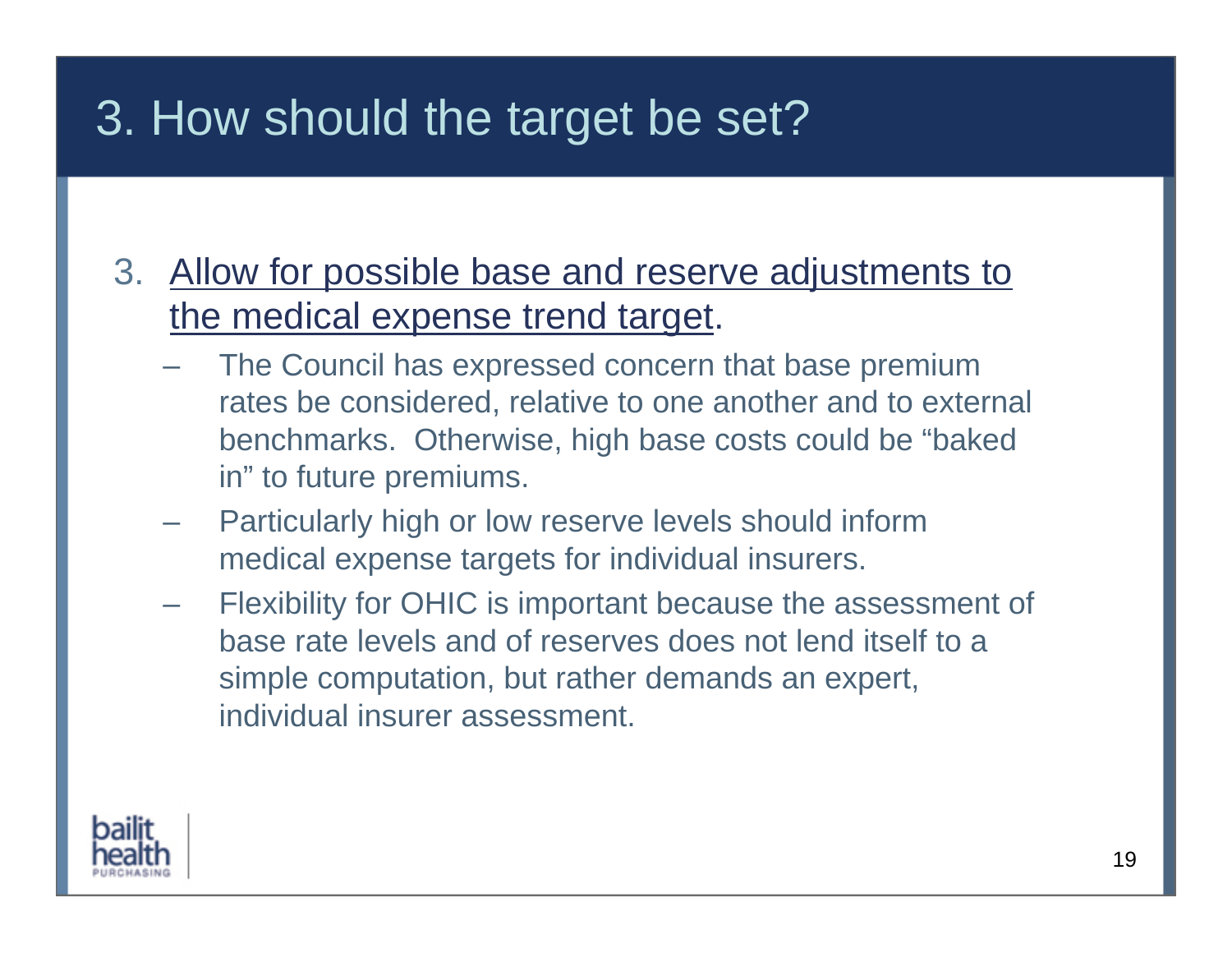- 4. Phase in the target over three years. OHIC would add a diminishing number of percentage points to the index-generated rate until reaching the target rate in Year 3.
	- Reducing medical expense trend to the index level will take considerable insurer effort and provider effort. Insurers are unlikely to be able to renegotiate contracts and make product changes within 12-18 months. So, too, are providers unlikely to be able to make sufficient care delivery changes within that time period.
	- This approach would provide immediate rate relief without creating dangerous disruption to the stability of insurers and providers.

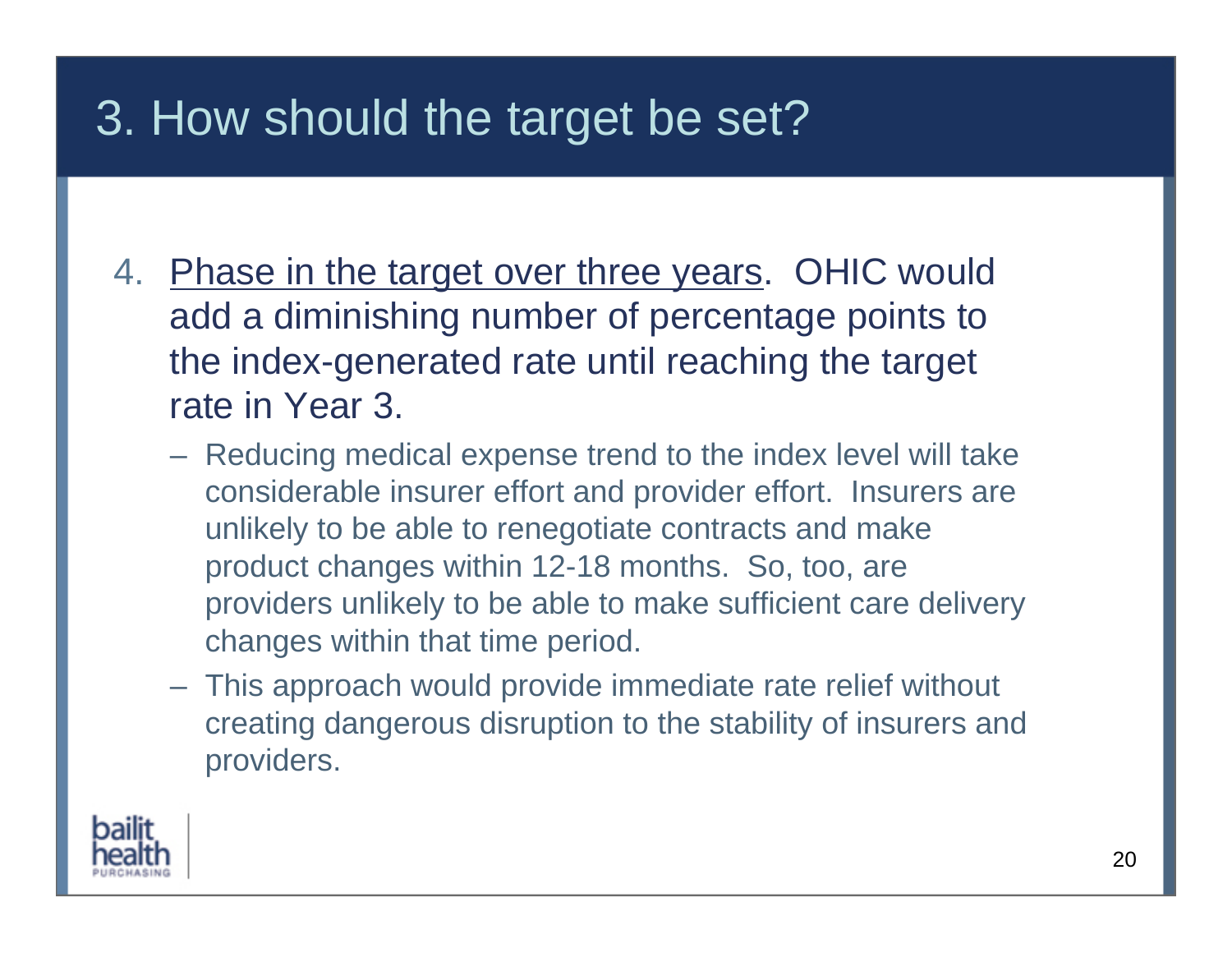### 4 and 5. Is the target a goal or a requirement? What are the consequences for exceeding it?

- Г The medical expense target could be a goal or a requirement. There are at least three options that can be considered:
	- 1. Goal with no specific consequences
	- 2. Goal with an automatic hearing at which provider rates and contracts and other cost drivers would be examined.
	- 3. Requirement with OHIC's ability to adjust depending on the case made by an insurer

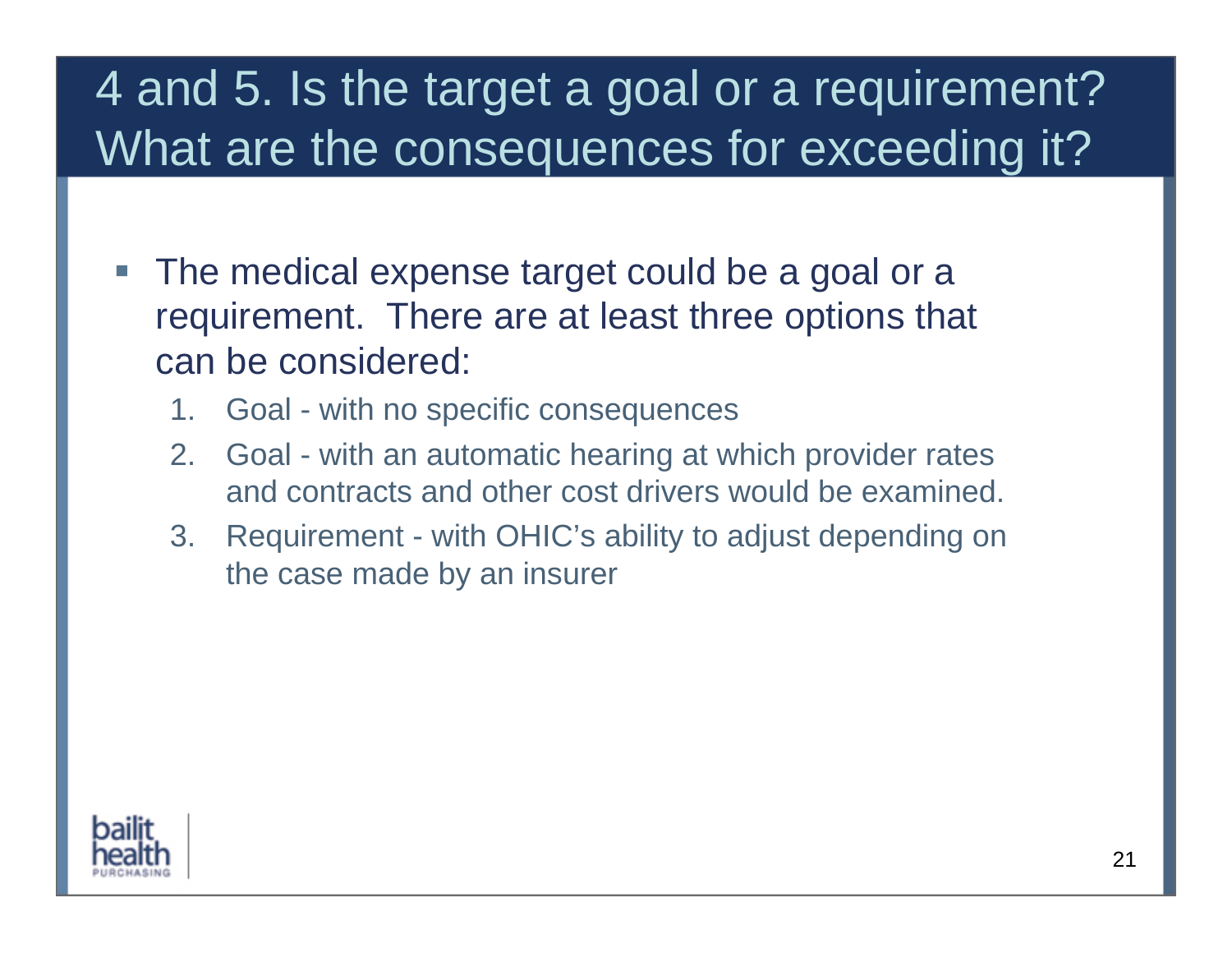### 4 and 5. Is the target a goal or a requirement? What are the consequences for exceeding it?

#### Г Recommendation: Option #2

- The inherent transparency of the hearings will be highly undesirable for insurers, creating pressure for insurer and delivery system change in order to meet the targets.
- A mere goal without consequences is unlikely positively influence affordability.
- Using the target as requirement would prompt a hearing process, so leaving the target as should achieve the same result. If per chance it does not, HIAC could advise OHIC to adopt Option #3.